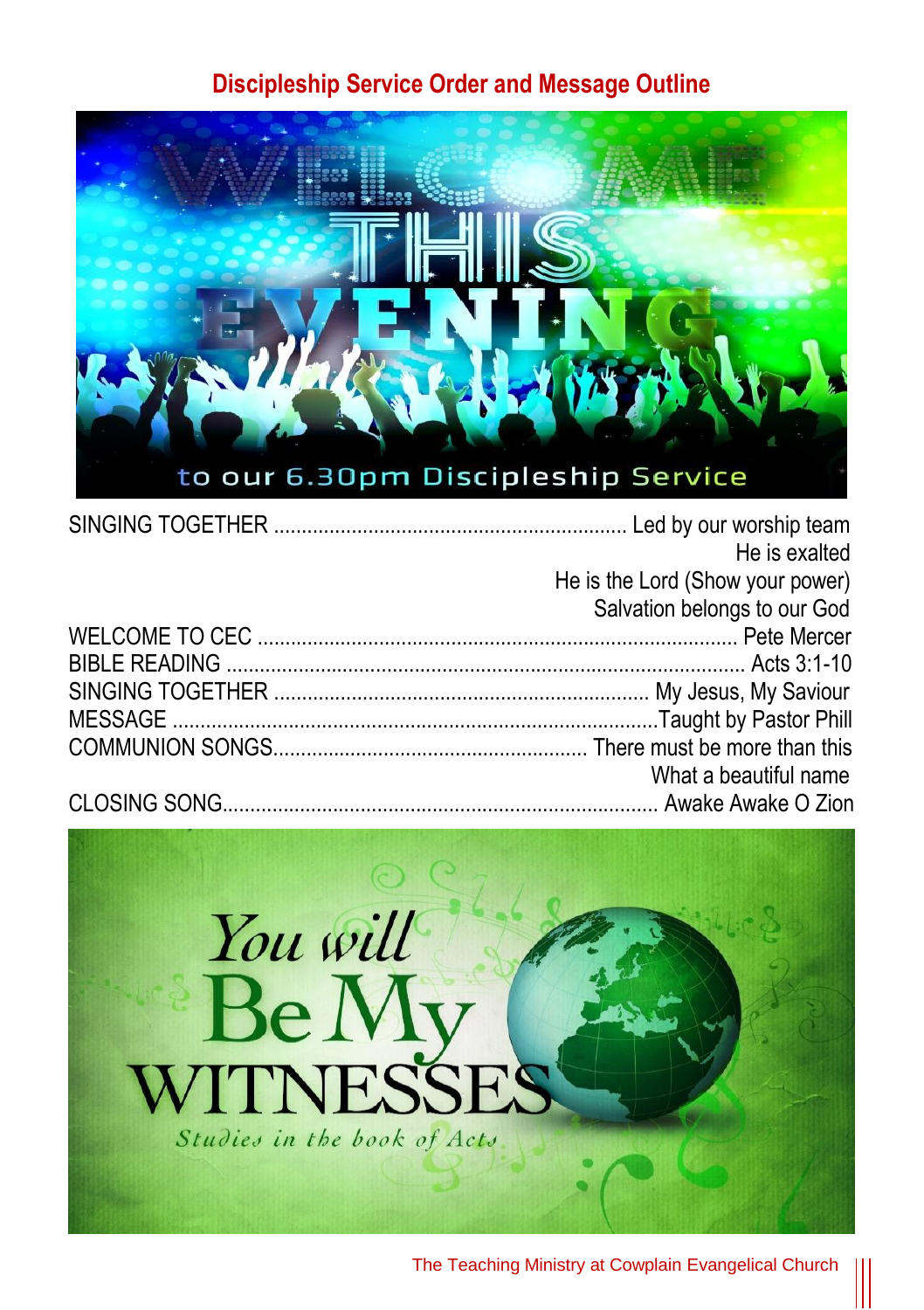## **You will be my witnesses#9 What miracles mean Acts 3:1-10**

## **Introduction**

Acts 2:43

Acts 2:42-44

Acts 2:47

John 3:2

Acts 4:29-30

| 1. The          | for the miracle. |
|-----------------|------------------|
| <b>Acts 3:1</b> |                  |

 $\begin{tabular}{|c|c|} \hline \quad \quad & \quad \quad & \quad \quad \\ \hline \quad \quad & \quad \quad & \quad \quad \\ \hline \quad \quad & \quad \quad & \quad \quad \\ \hline \end{tabular}$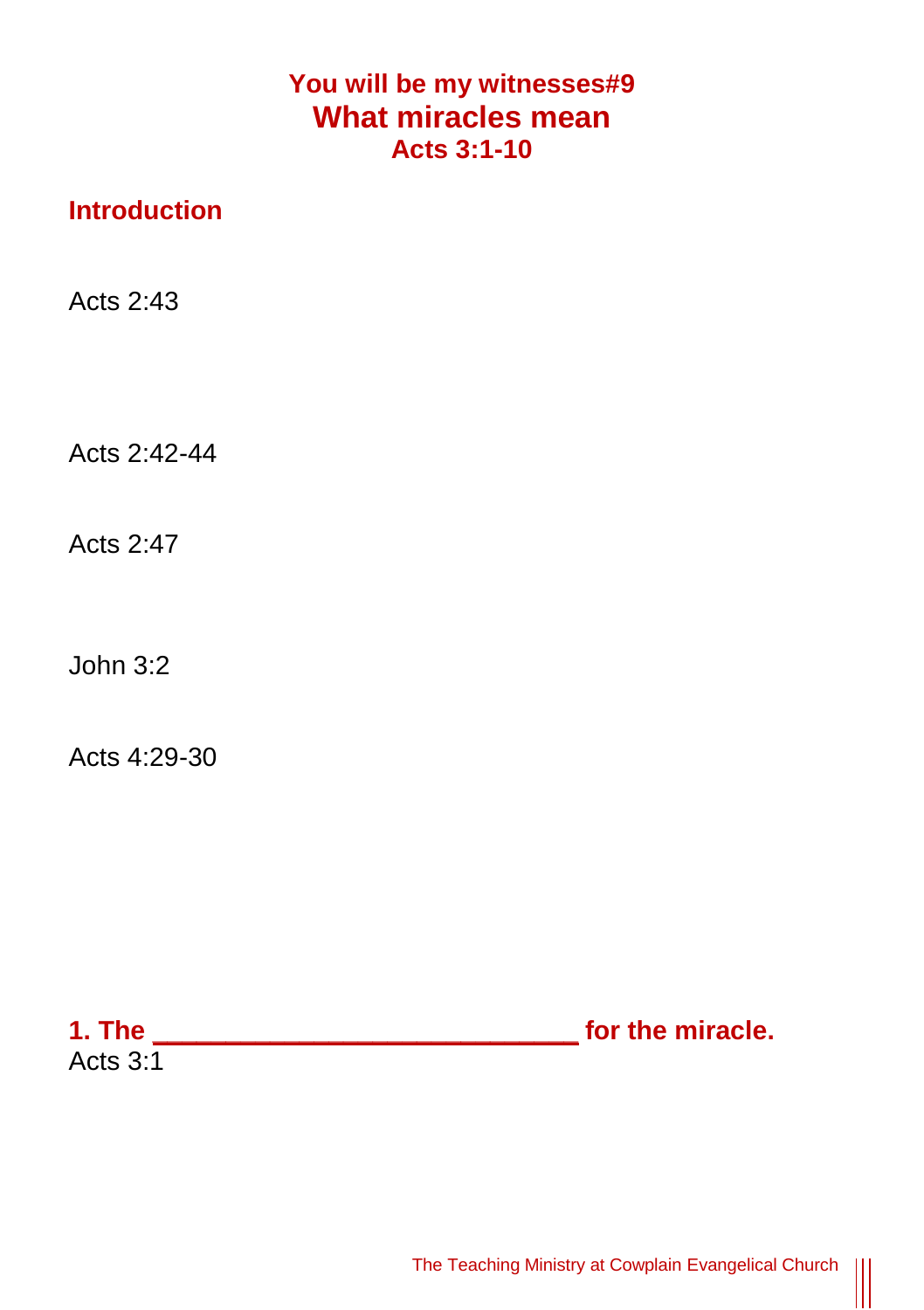Acts  $4.13$ Acts 4:19-20 Acts 2:46 Acts 3:2 Acts 3:3 **2. The \_\_\_\_\_\_\_\_\_\_\_\_\_\_\_\_\_\_\_\_\_\_\_\_\_\_\_\_\_ of the miracle.**  Acts  $3:4-5$ Acts 3:6 **1. The miracle was \_\_\_\_\_\_\_\_\_\_\_\_\_\_\_\_\_\_\_\_\_\_\_\_\_\_\_\_\_. 2. The miracle was in the name of \_\_\_\_\_\_\_\_\_\_\_\_\_\_\_\_\_\_\_\_\_\_.**  Acts 3:12-16 **3. The miracle was \_\_\_\_\_\_\_\_\_\_\_\_\_\_\_\_\_\_\_\_\_\_\_\_\_\_\_\_\_.**  Acts 3:7 **4. The miracle was \_\_\_\_\_\_\_\_\_\_\_\_\_\_\_\_\_\_\_\_\_\_\_\_\_\_\_\_\_.**  Acts 3:8